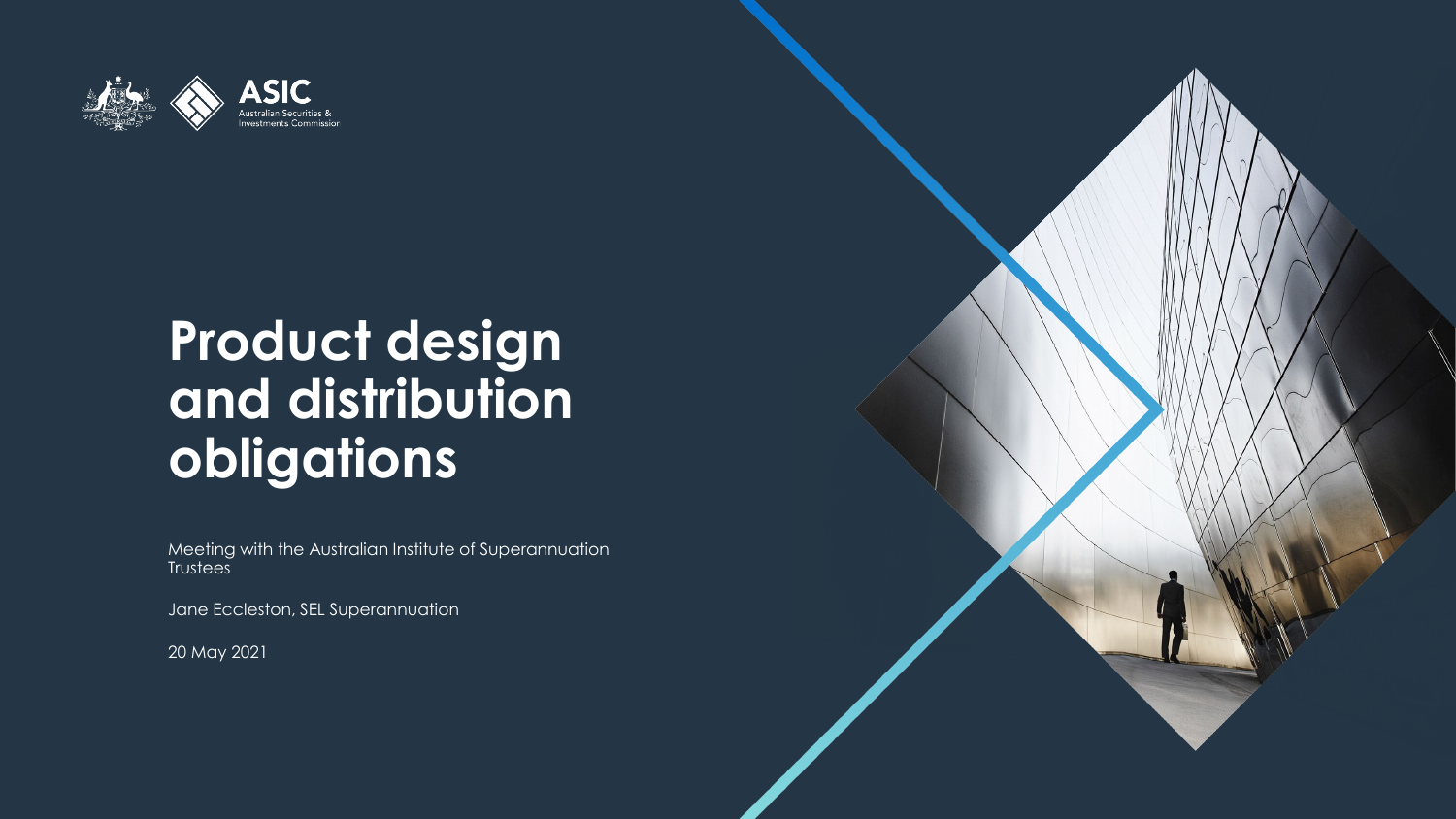

- DDOs will involve trustees taking **greater accountability** for how their decisions affect members.
- Issuers and distributors should be **well advanced** in their DDOs preparations.
- Implementation needs to be **holistic** and consider:
	- All relevant aspects of the business
	- The impacts of complementary reforms (e.g. Member Outcomes, antihawking)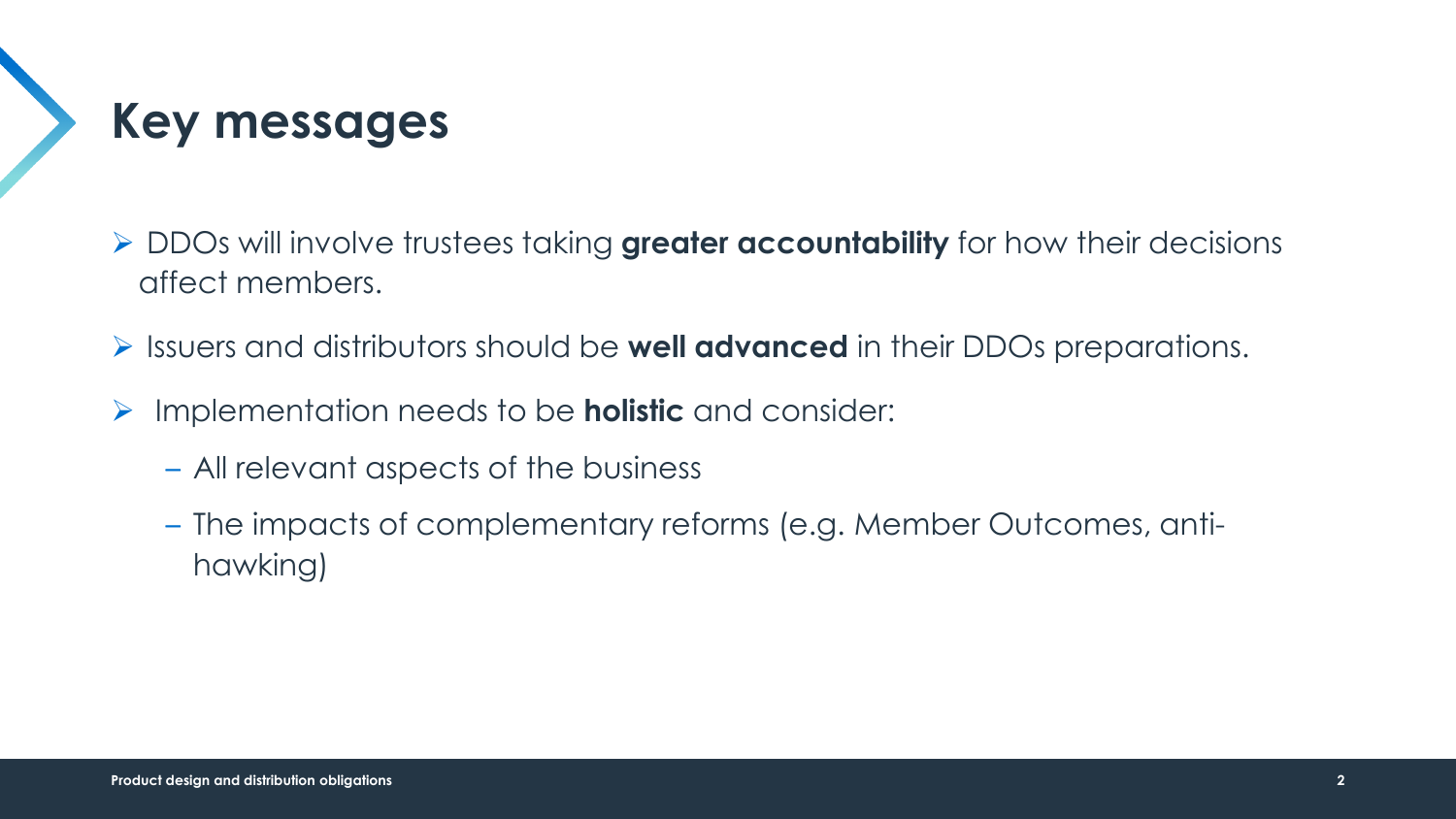**Key messages**

 The DDOs create a **product governance review cycle** in which target markets and distribution conditions are periodically reviewed and reconsidered on the basis of all relevant information available.



Figure 2: Consumer-centric approach to design and distribution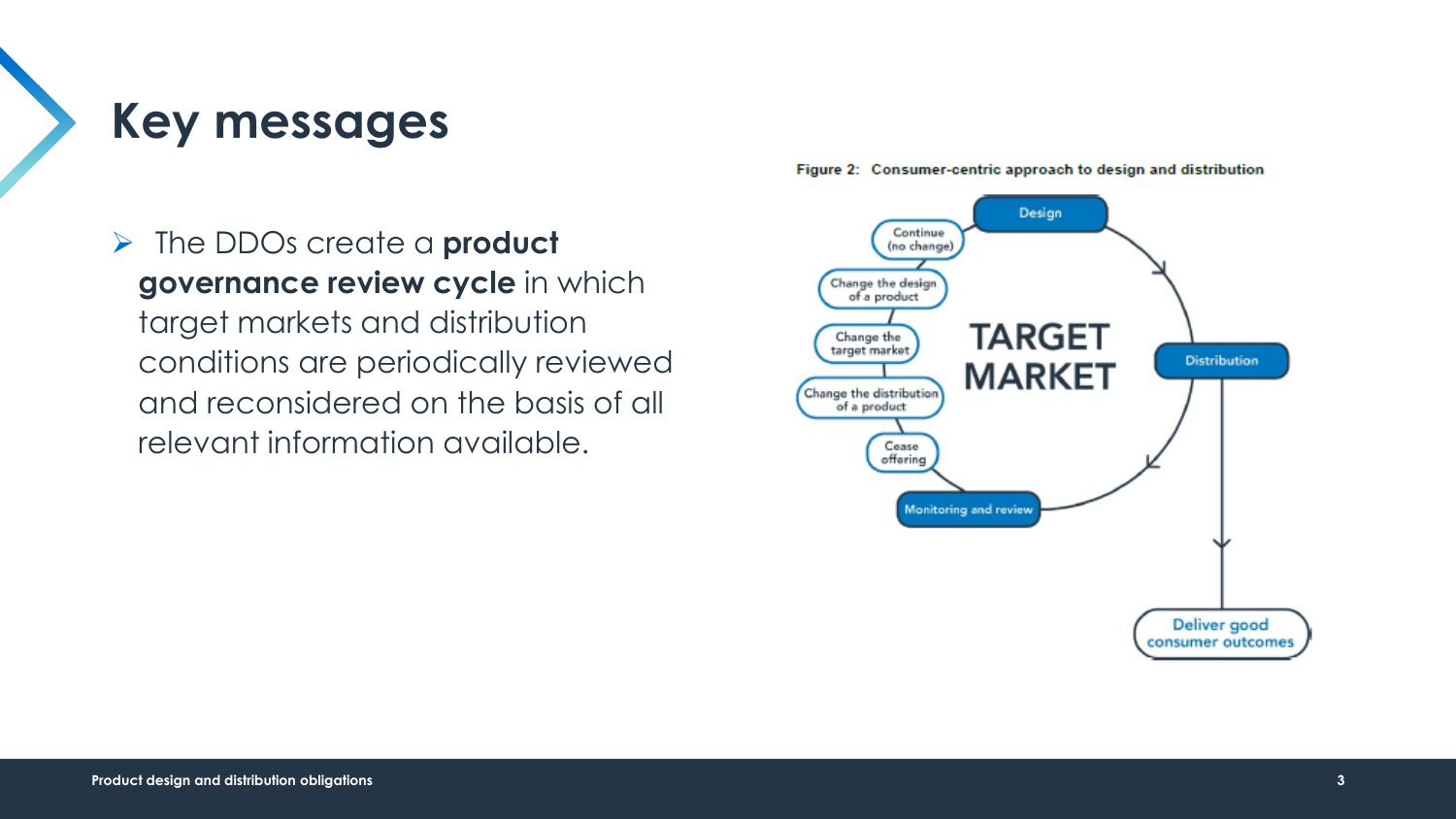### **Commencement**

- The obligations commence on **5 Oct 2021** following a 2.5 year+ transition period.
- ASIC does **not intend** to defer commencement of the DDOs.
- ASIC expects issuers and distributors to **work with each other** on implementation and development of TMDs.
- Issuers **should provide notice** of the planned target market, planned distribution conditions and reporting obligations **well before 5 Oct 2021**.
- If distributors are unable to comply with their DDOs due to lack of information from issuers, they may **refuse distribution** for a period of time.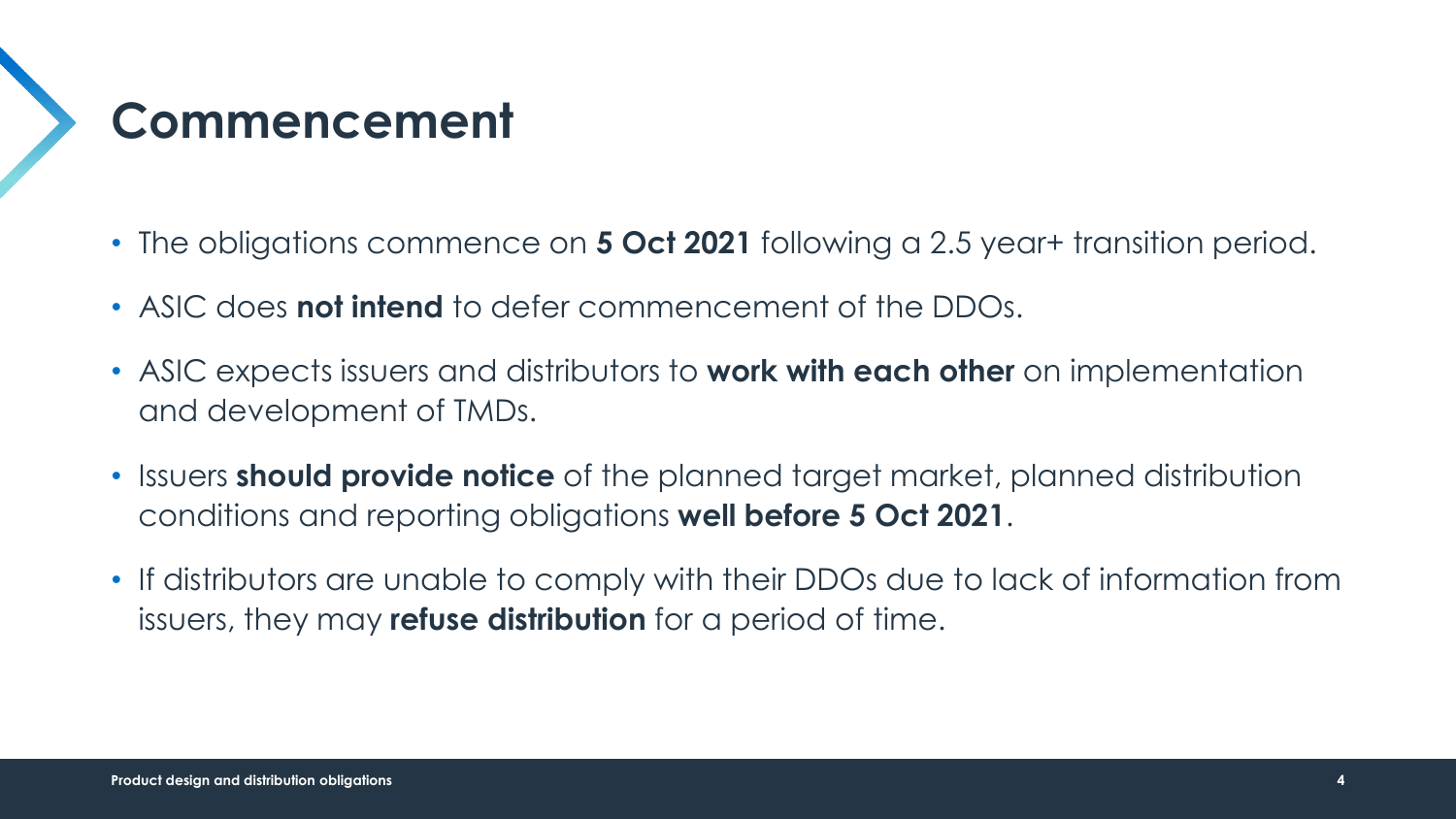# **ASIC guidance**

- ASIC **cannot** provide legal advice
- ASIC comments on how we **administer** the legal requirements
- ASIC is not proposing **further** regulatory guidance
- **Refer** to:
	- [Regulatory Guide 274](https://asic.gov.au/media/5899239/rg274-published-11-december-2020-20201218.pdf) *Product design and distribution obligations*
	- [Joint ASIC-APRA letter o](https://download.asic.gov.au/media/5893595/apra-asic-joint-letter-mo-ddo.pdf)n Member Outcomes and the DDOs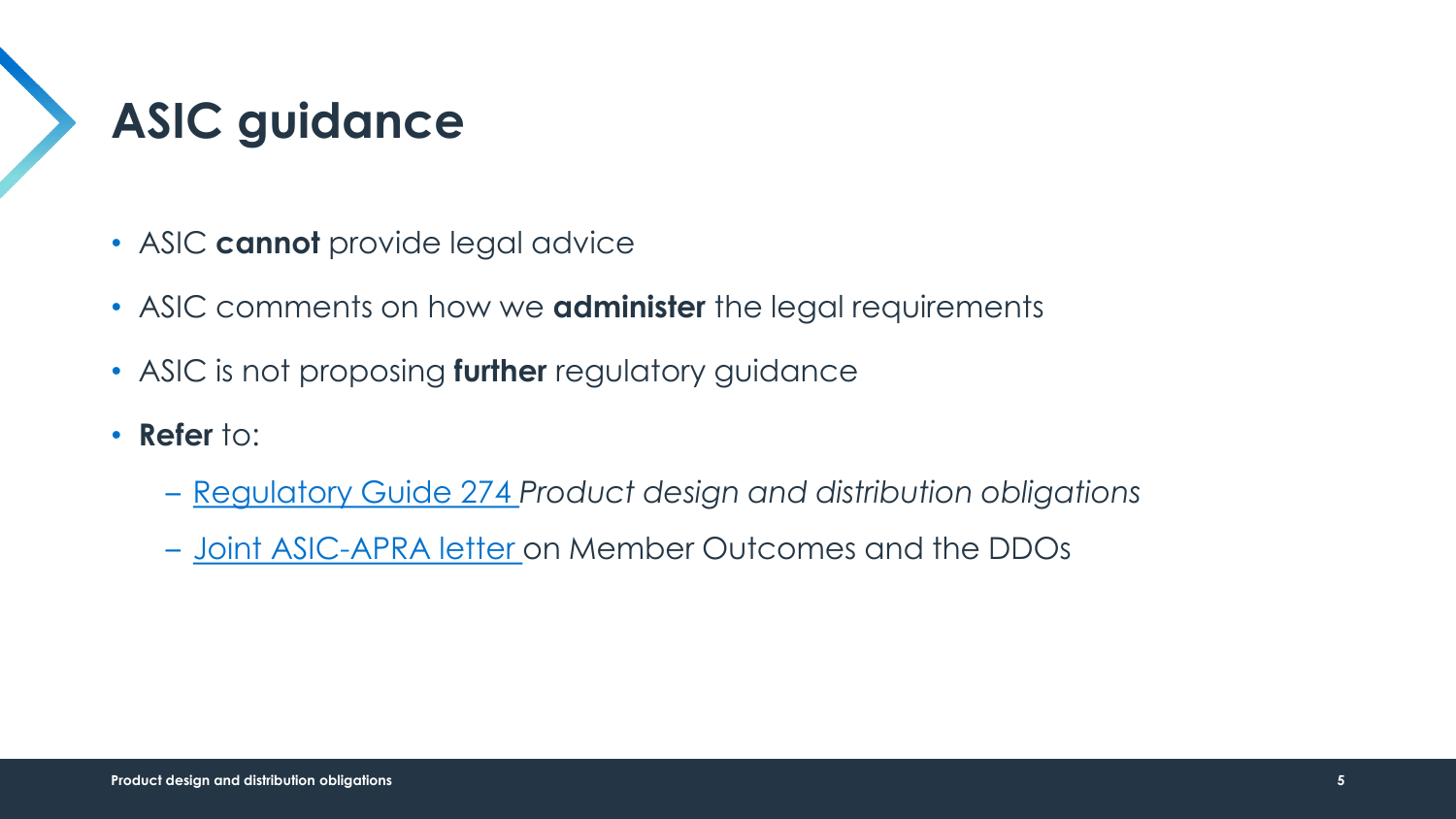

#### **Significant dealings**

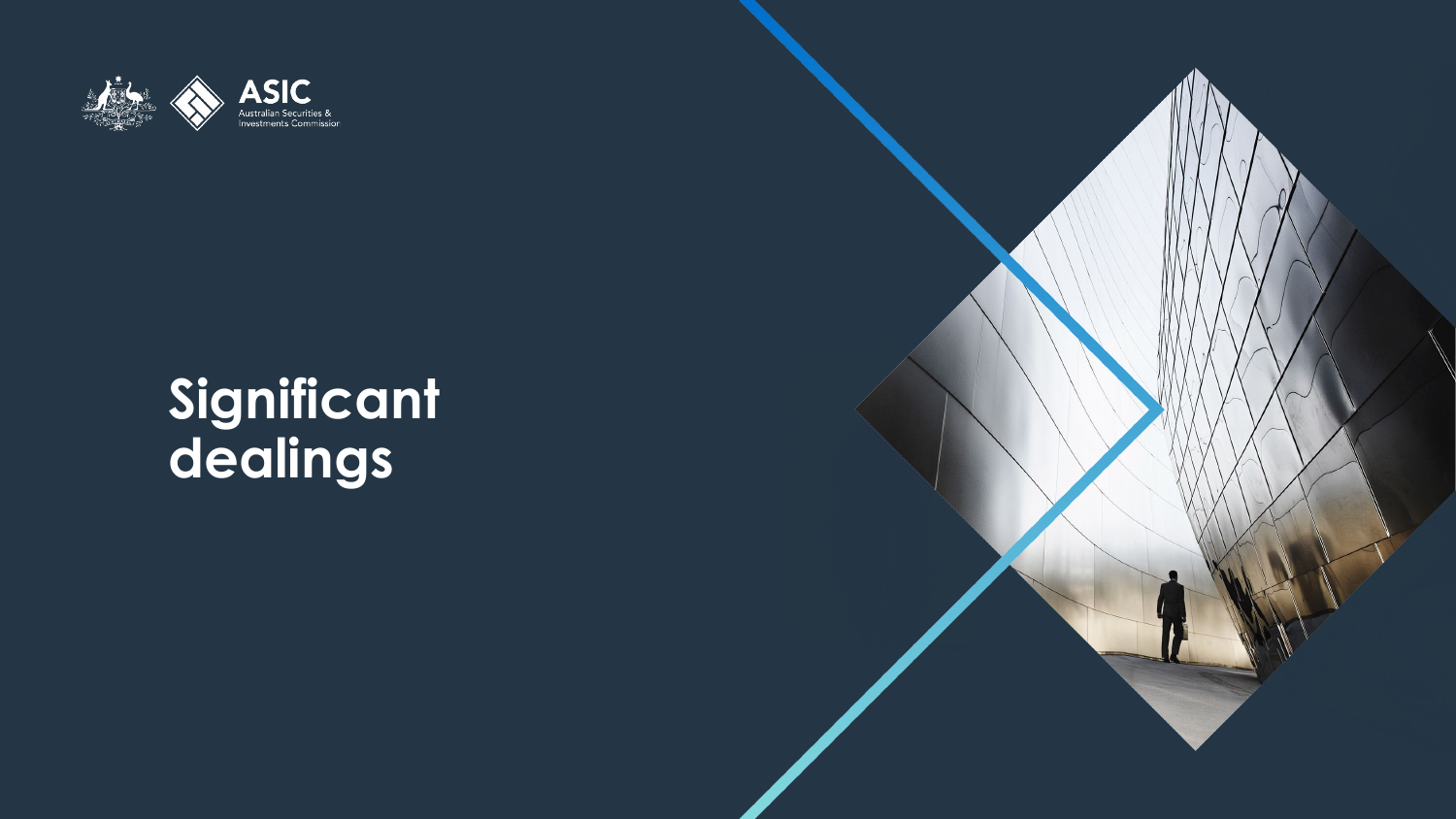### **Significant dealings**

- Significant dealings to have regard to **object** of the DDOs to promote the provision of suitable financial products to consumers.
- **RG 274.159** outlines factors issuers can consider in determining whether a significant dealing exists, including:
	- **proportion** of consumers not in the target market
	- **actual or potential harm** to consumers, including amount of loss, and
	- nature and extent of **inconsistency** of distribution to TMD.
- Objective criteria for a significant dealing should be based on the **nature and risk profile** of a product.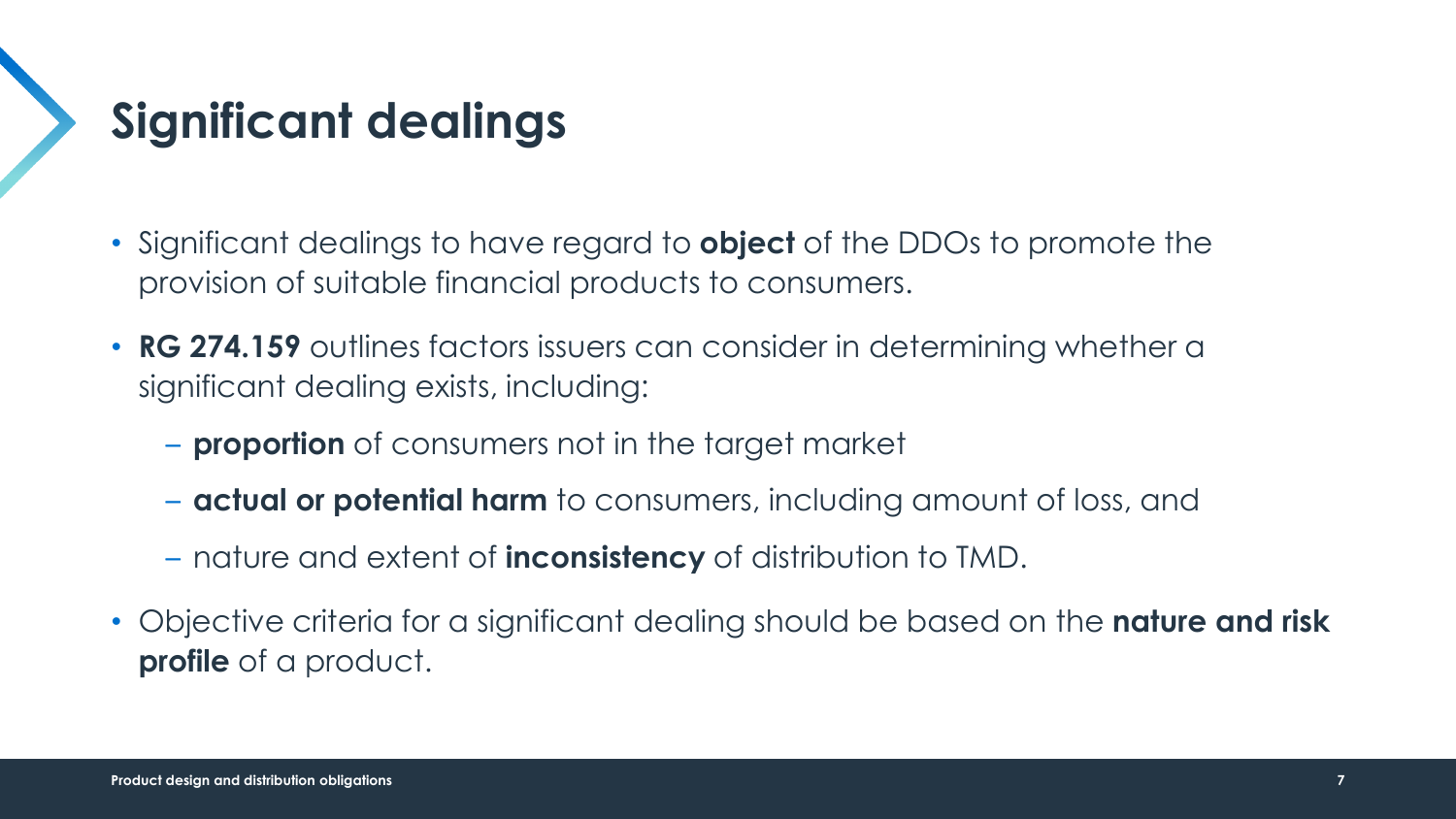### **Significant dealings contd.**

- We do not propose to provide a **'ball-park' proportion** of clients outside the target market that represents a significant dealing.
- It is not solely quantum of clients invested outside the target market relevant. **Concentration may matter**.
- The **reason** a client is outside the target market may impact why distribution to them represents a significant dealing.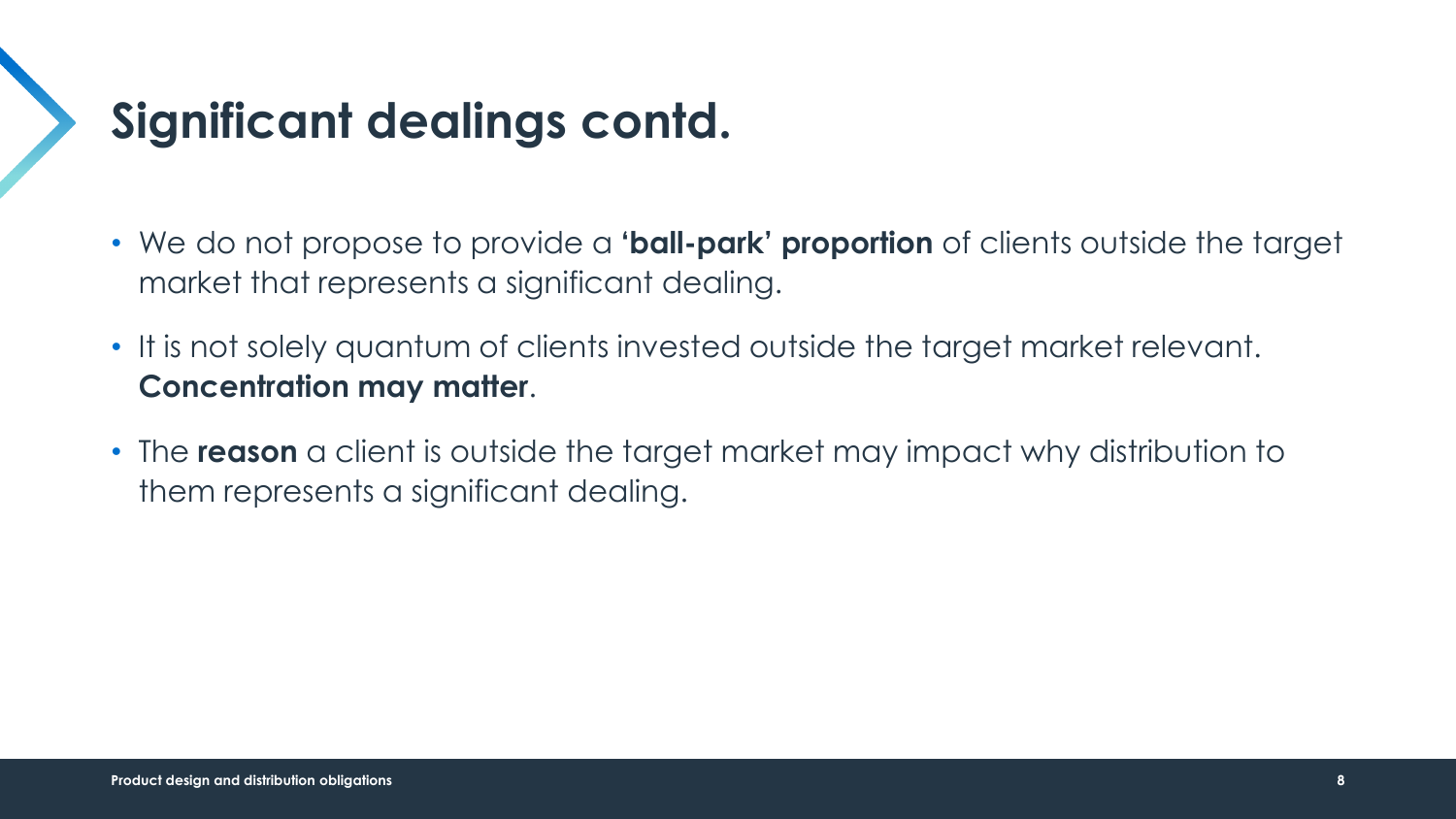

#### **Retail product distribution conduct**

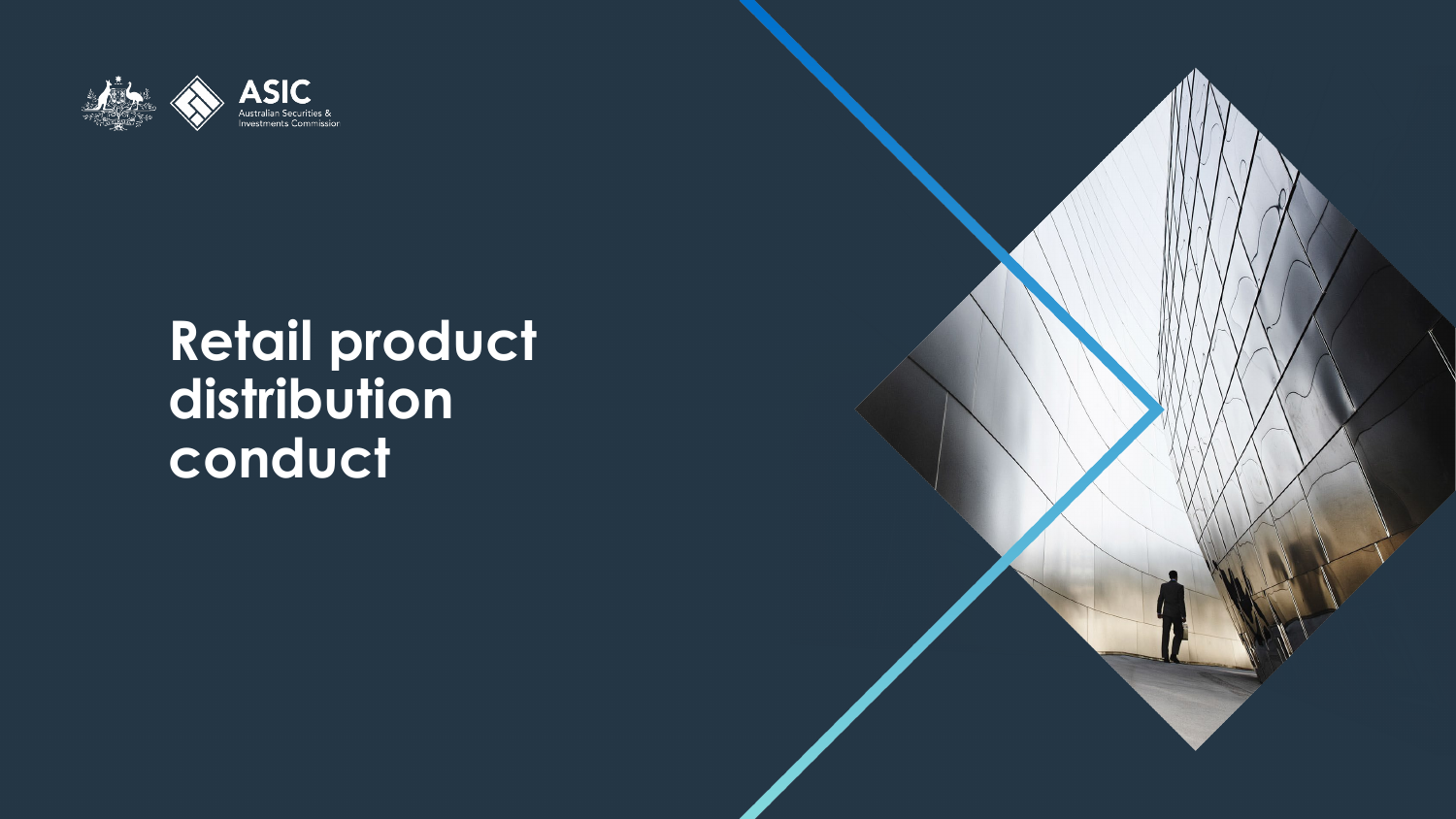### **Distribution conduct**

- A 'distributor' is a **'regulated person**'[ s994A(1)]:
	- issuers and sellers of products
	- AFS licensees and authorised representatives
	- most persons not required to hold an AFS licence because of Corps reg 7.6.01
- **'Retail product distribution conduct'** [s994A(1)] includes:
	- issuing or arranging to issue a financial product
	- giving of a PDS for a product, or
	- providing of financial product advice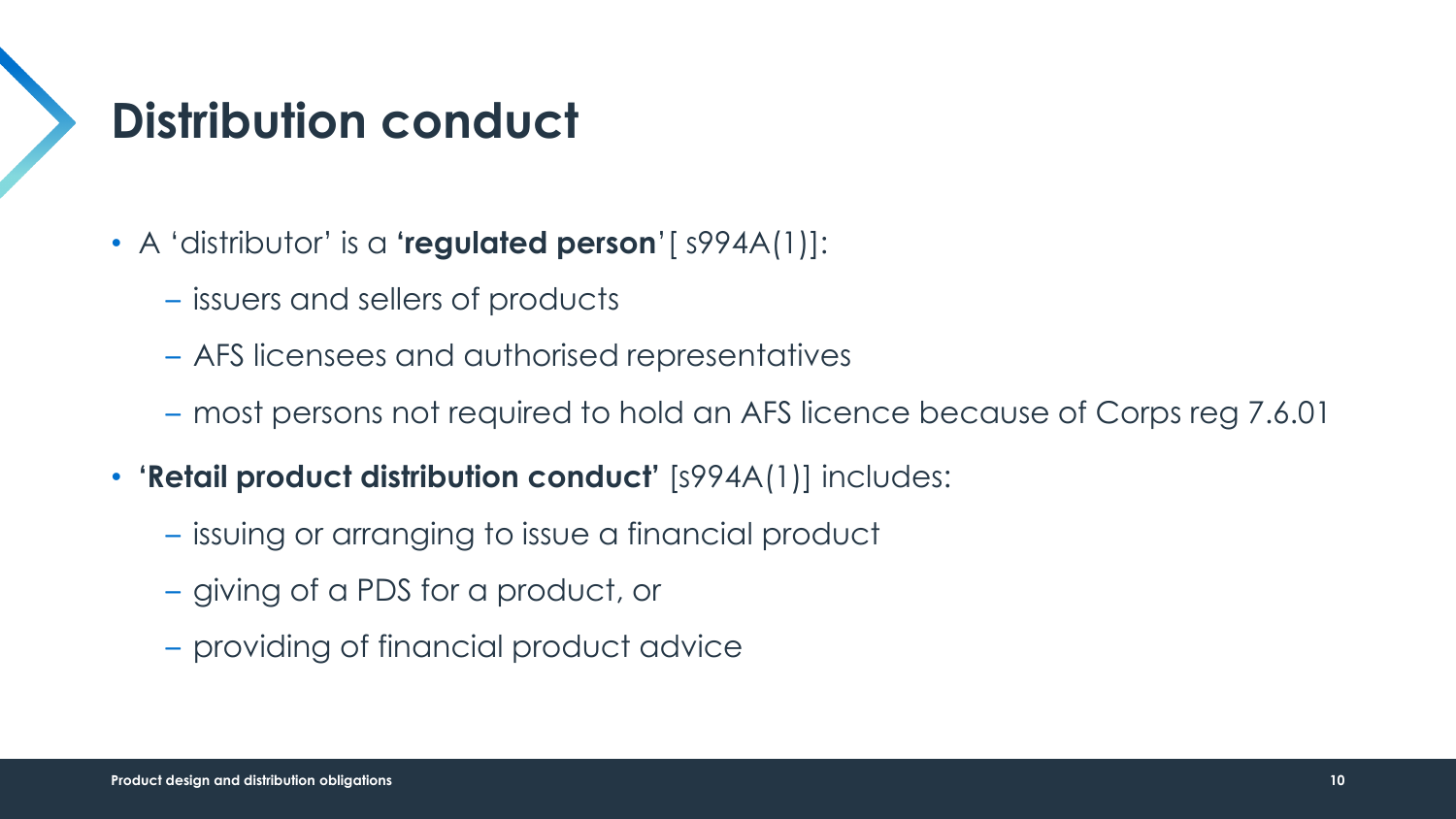#### **Distribution conduct contd.**

- ASIC **cannot** provide legal advice.
- Providing **financial product advice** in relation to a product to a retail client is retail product distribution conduct.
- [Regulatory Guide 36](https://asic.gov.au/media/5899239/rg274-published-11-december-2020-20201218.pdf) has guidance on 'arranging'.
	- Table 4 lists **examples** of our approach to determining if particular activities are arranging.
	- **RG 36.51** states we consider providing a person with factual information is unlikely to constitute arranging.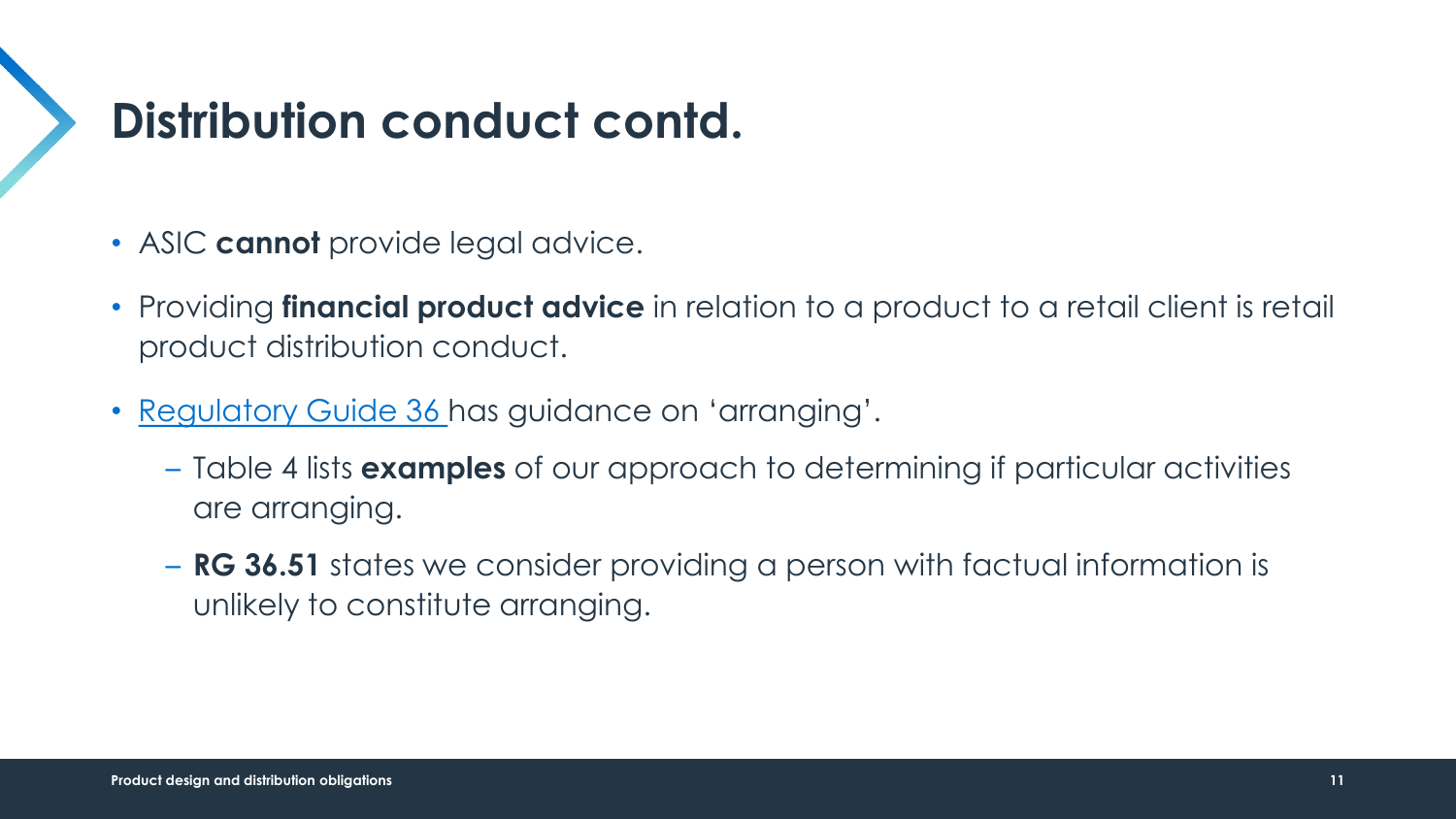

#### **DDOs application**

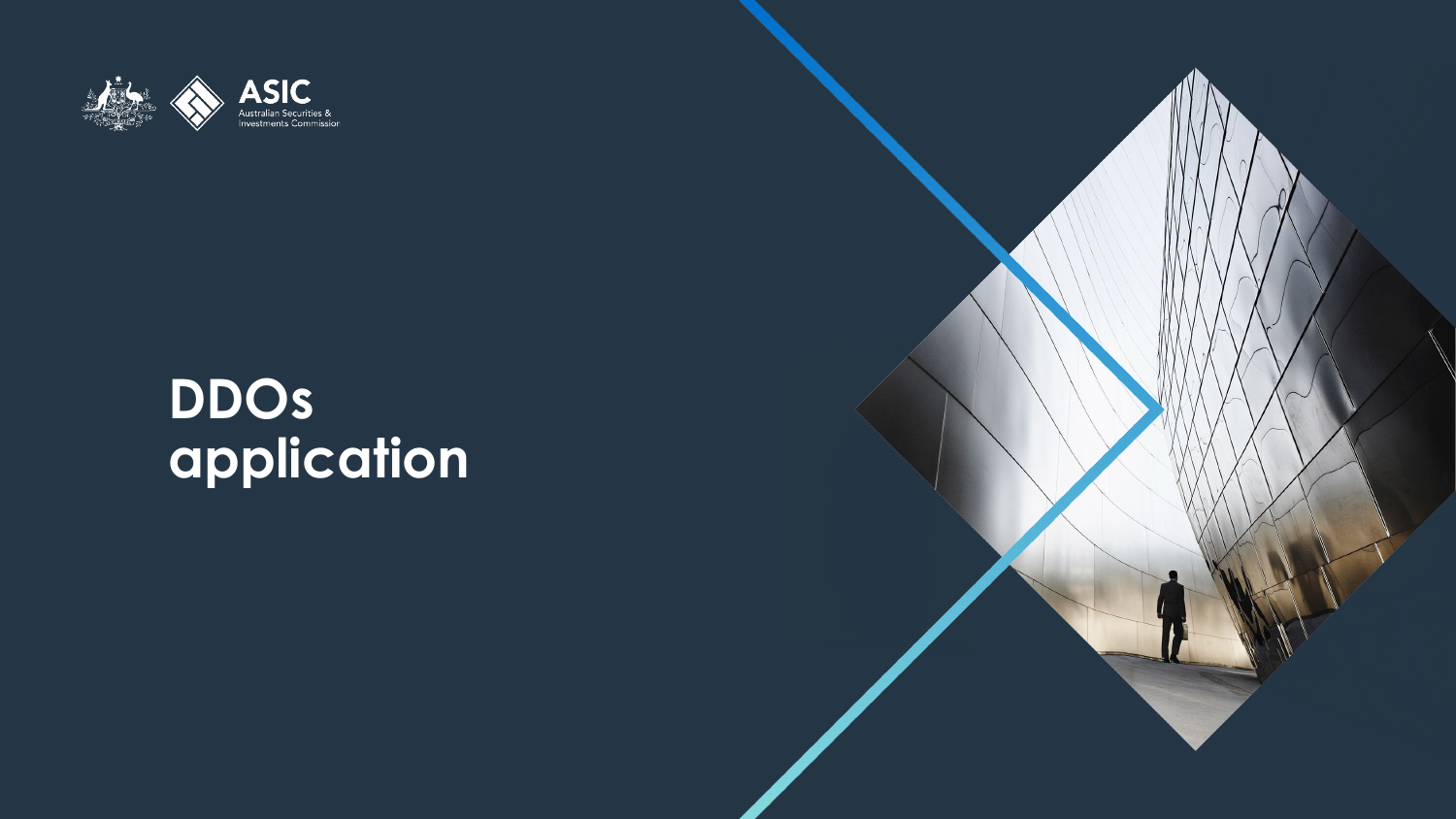### **DDOs application**

- **DDOs do not apply** to MySuper products, 'defined benefit interests' (within the meaning of the SIS regulations) or interests in eligible rollover funds.
- **Closed products** for which no further offers or issues will be made from 5 Oct 2021 will also not be affected by the DDOs.
- If there is to be a **new super product** issued from 5 Oct 2021, and the product is not exempt from the DDOs (e.g. MySuper products), the DDOs will apply.
- A transactional view of the DDOs is likely to create **additional complexity** in product governance arrangements.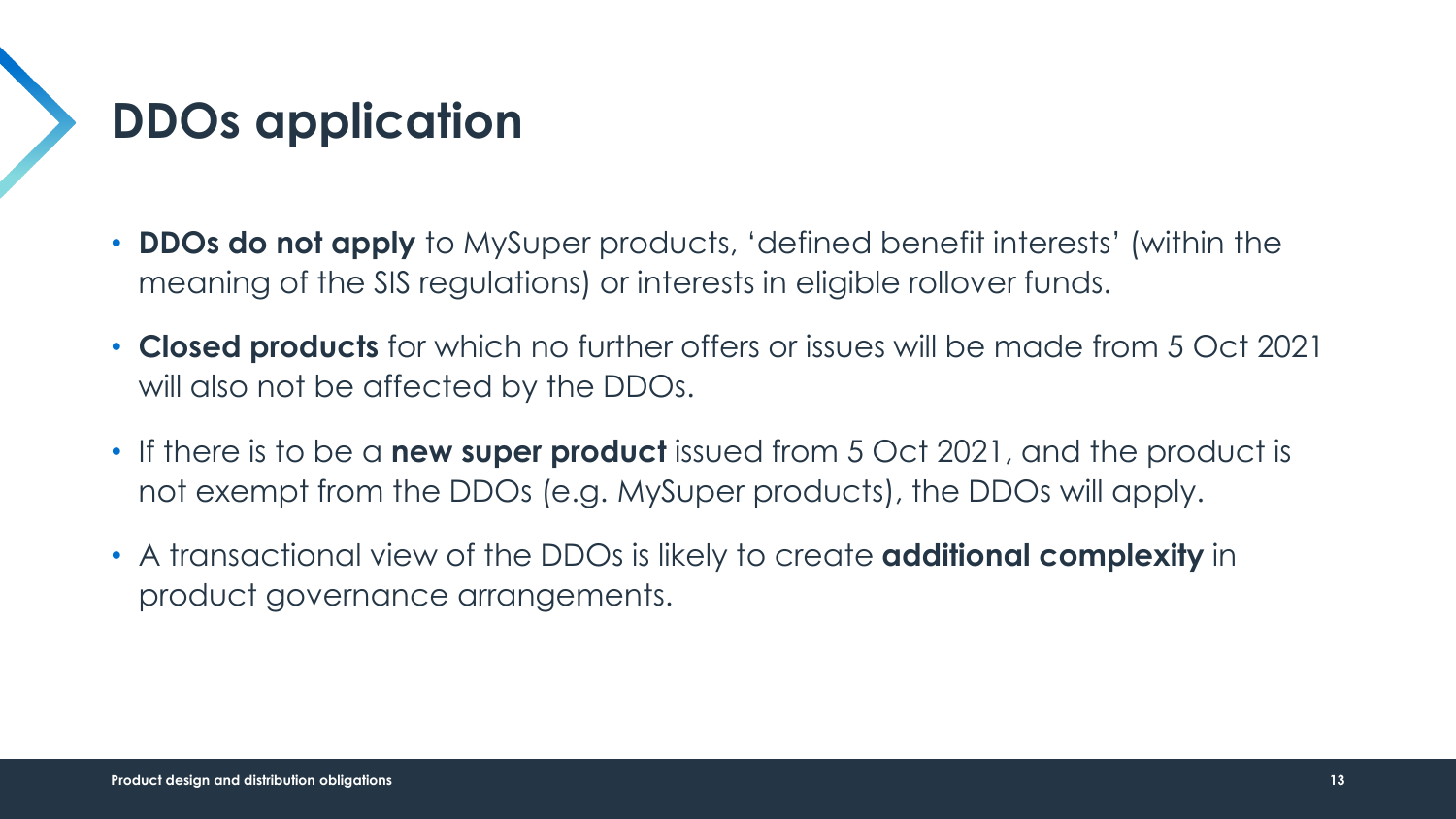### **DDOs application contd.**

- The DDOs apply at the **product level**
- Investment options are a **key attribute**, and will affect whether the product is likely consistent with likely objectives, financial situation and needs of consumers.
- One or more options offered may be more 'suited' to particular **groups of members** based on their likely objectives, financial situation and needs.
- Failure to identify **investment option sub-markets** risks consumer being issued a product via an option whose characteristics are not consistent with their likely objectives, financial situation and needs.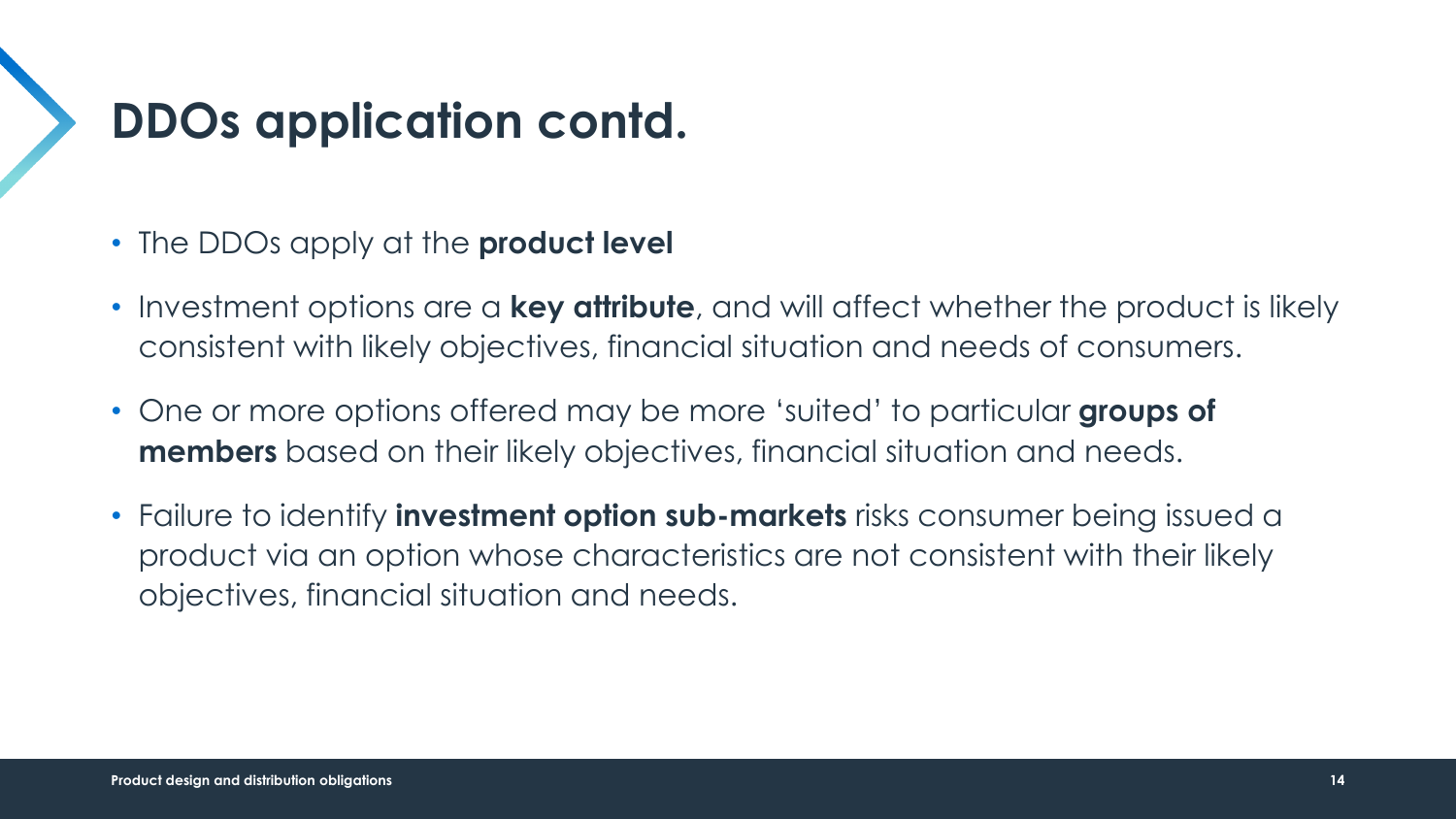

#### **MySuper Exemption**

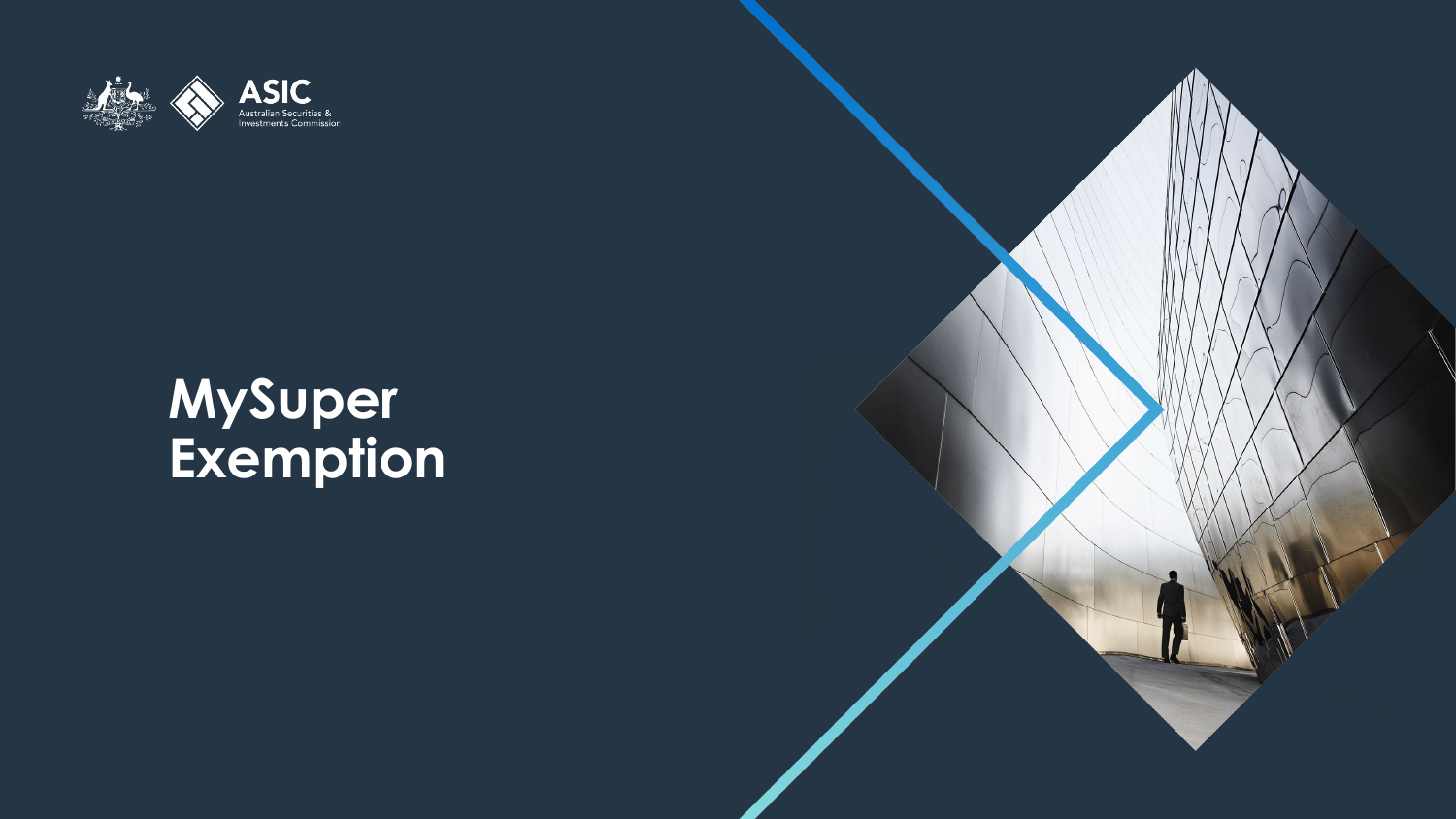### **MySuper exemption**

- **Exclusion of MySuper products** from the DDOs was a Government decision.
- Despite the exclusion, some aspects of the DDOs will touch on MySuper products:
	- Many trustees have the same default insurance offering for MySuper and choice products
	- Many members arrive in choice products after being defaulted into a MySuper product
	- Many trustees treat MySuper as a balanced investment option in terms of their product governance arrangements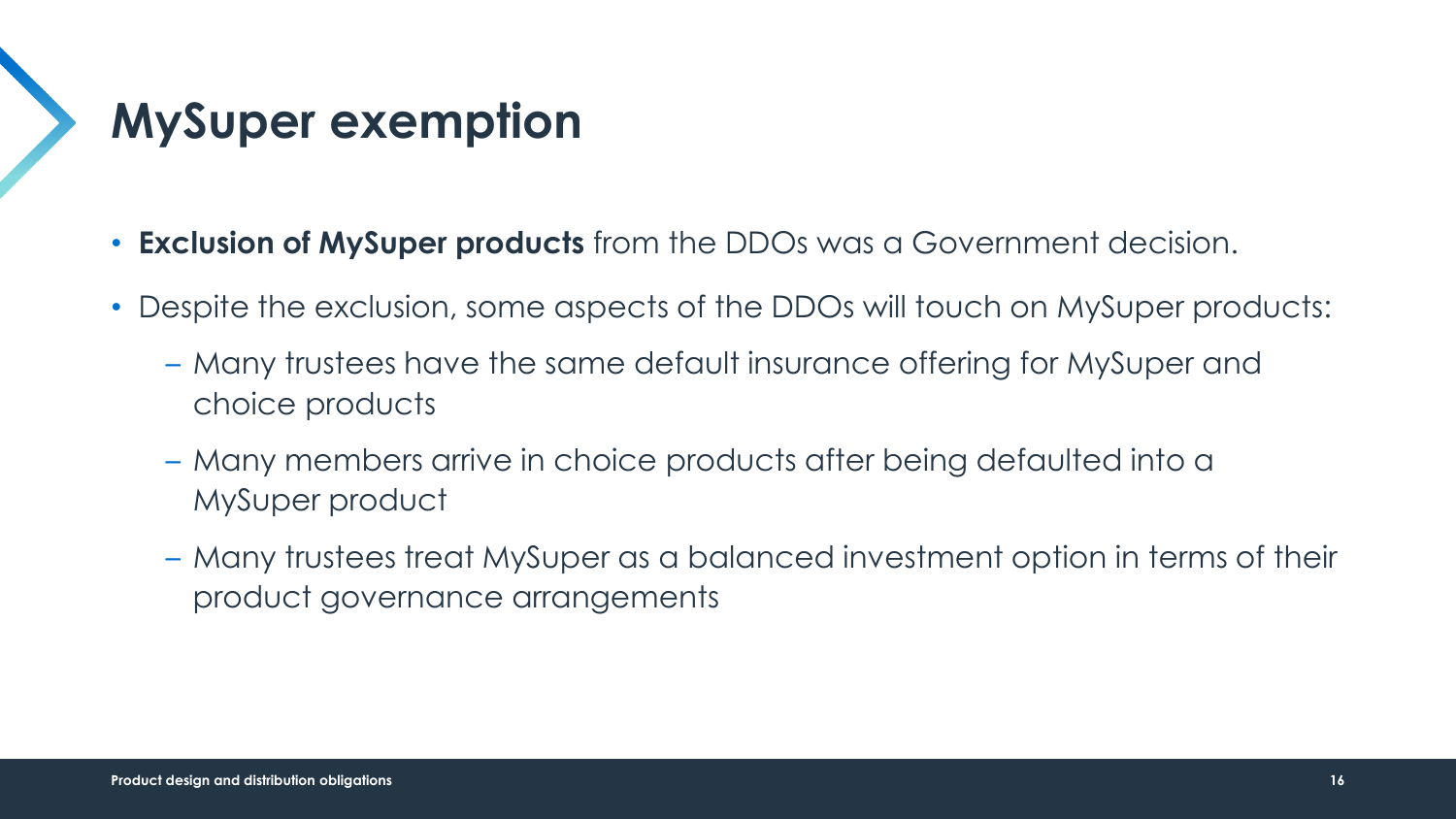### **MySuper exemption contd.**

- **Switches from MySuper product to choice product:**
	- Each choice product will already have a TMD, which covers distribution arrangements
	- Switches from MySuper product is one route of distribution
	- Trustees have **reasonable steps** obligations to ensure distribution consistent with TMD in respect of switches from MySuper to choice products.
- **Insurance:** Trustees need to ensure that insurance included in choice products is **appropriate** to the target market for that product notwithstanding that it may be the same offering for the MySuper product.
- Some trustees have indicated they will adopt a **consistent product governance arrangement** across both their choice and MySuper products in order to reduce complexity.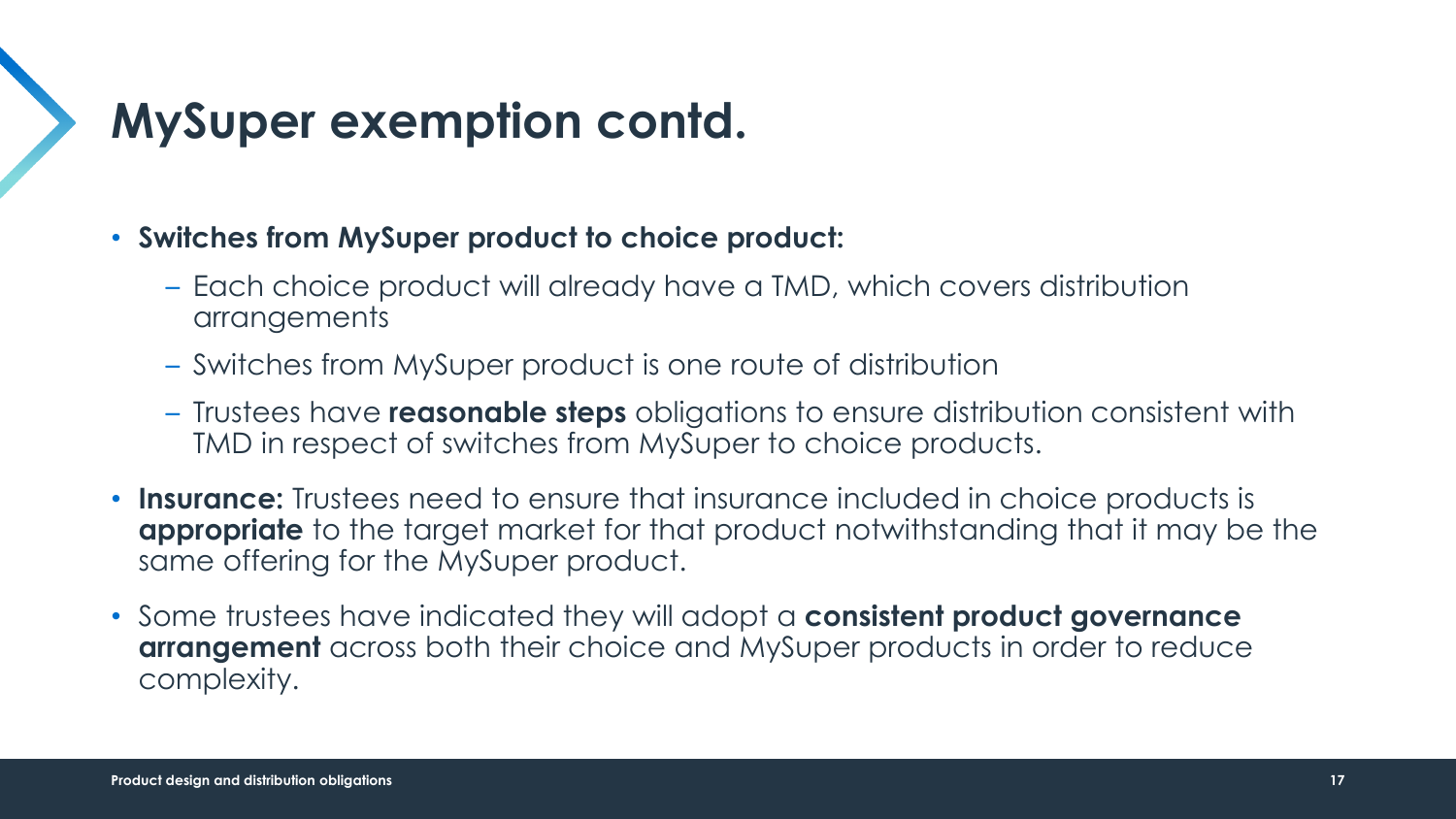

#### **Personal advice exemption**

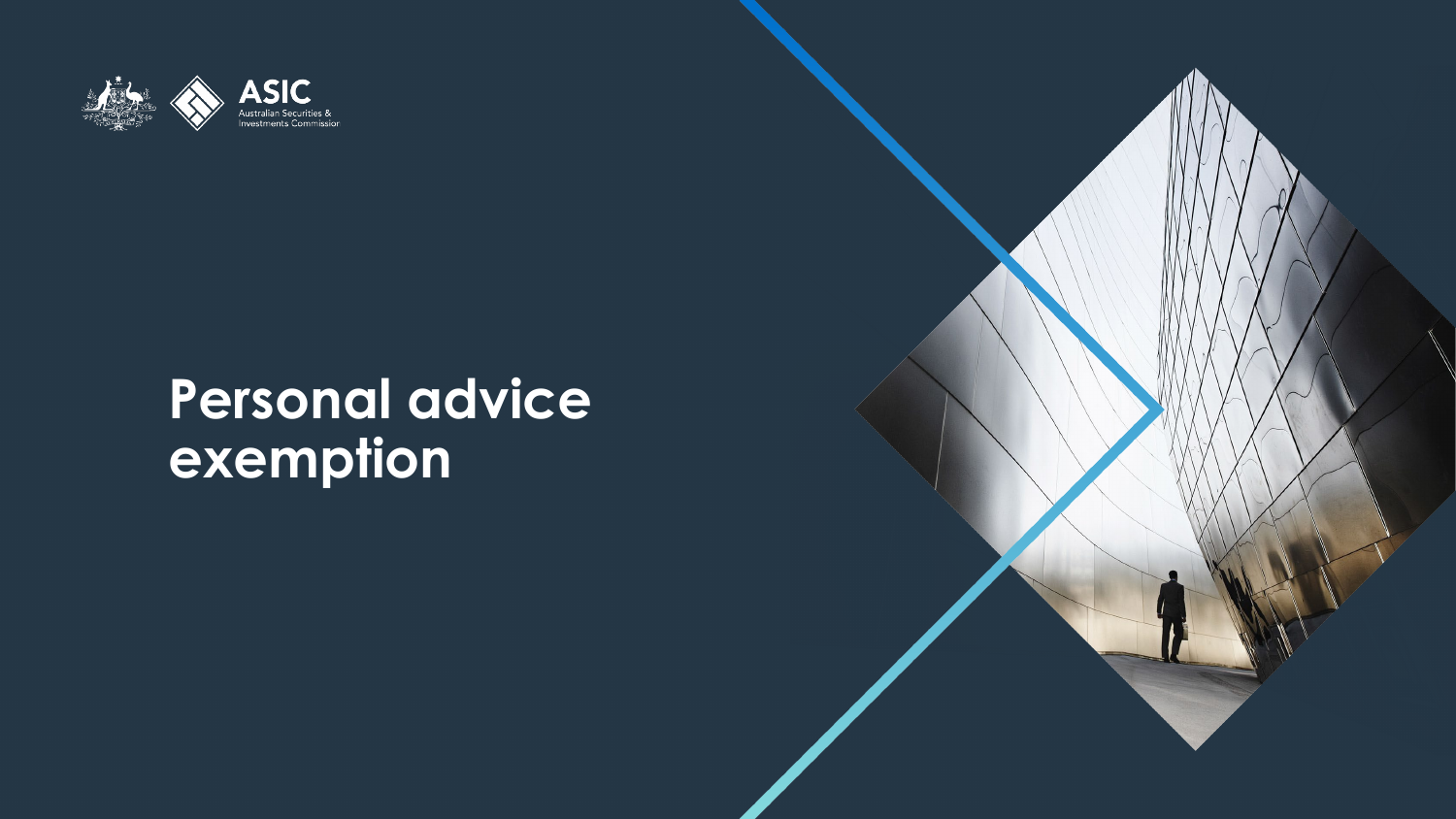#### **Personal advice exemption**

The following is not personal advice:

- Collecting information **solely** to determine whether a consumer is in the target market for the relevant product; **and**
- **Informing the consumer** of the result of that determination: see s766B(3A)
- There is **no requirement** that the acts of asking for information and informing the consumer occur in the context of a sales transaction.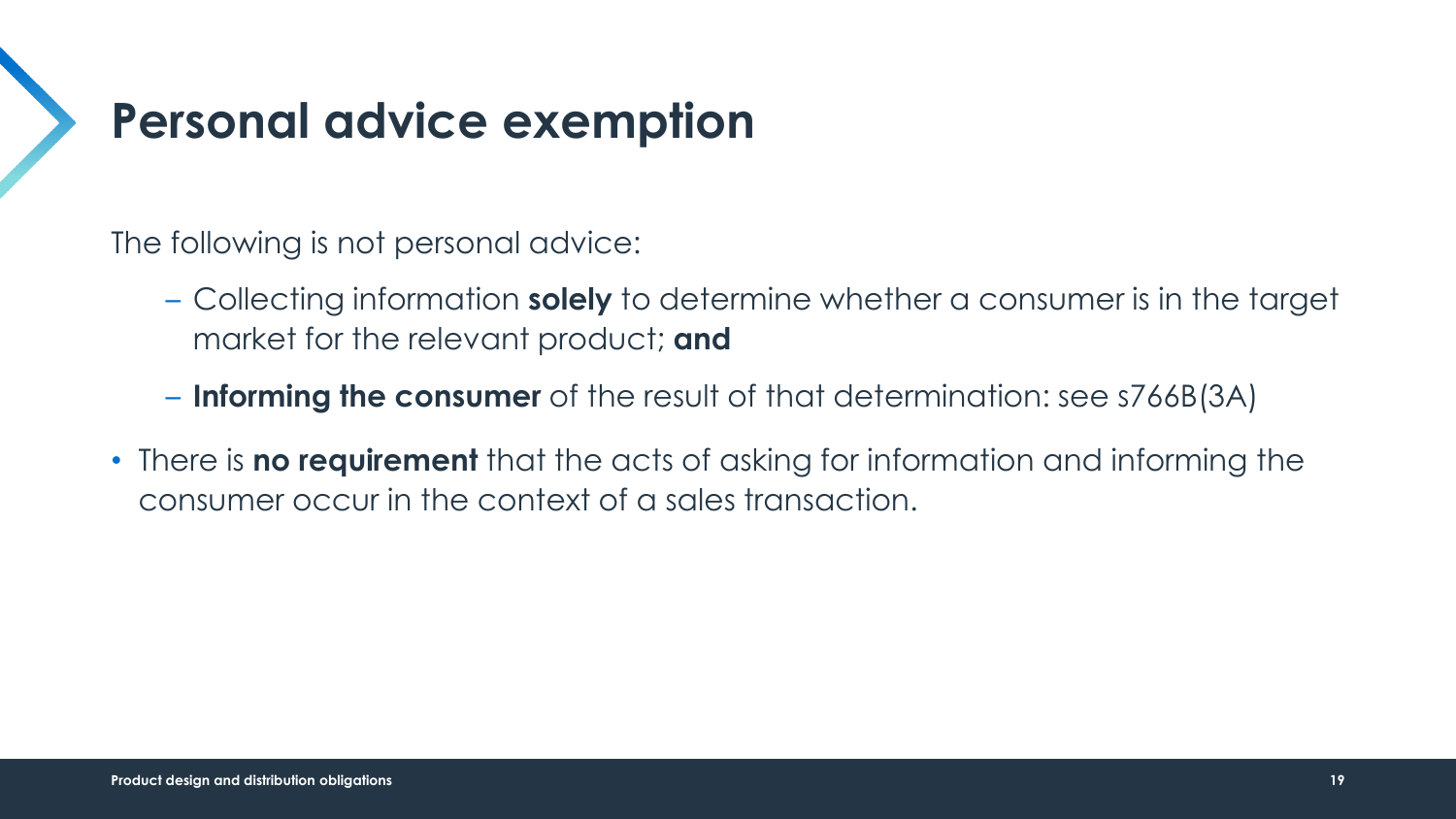

### **Reasonable steps**

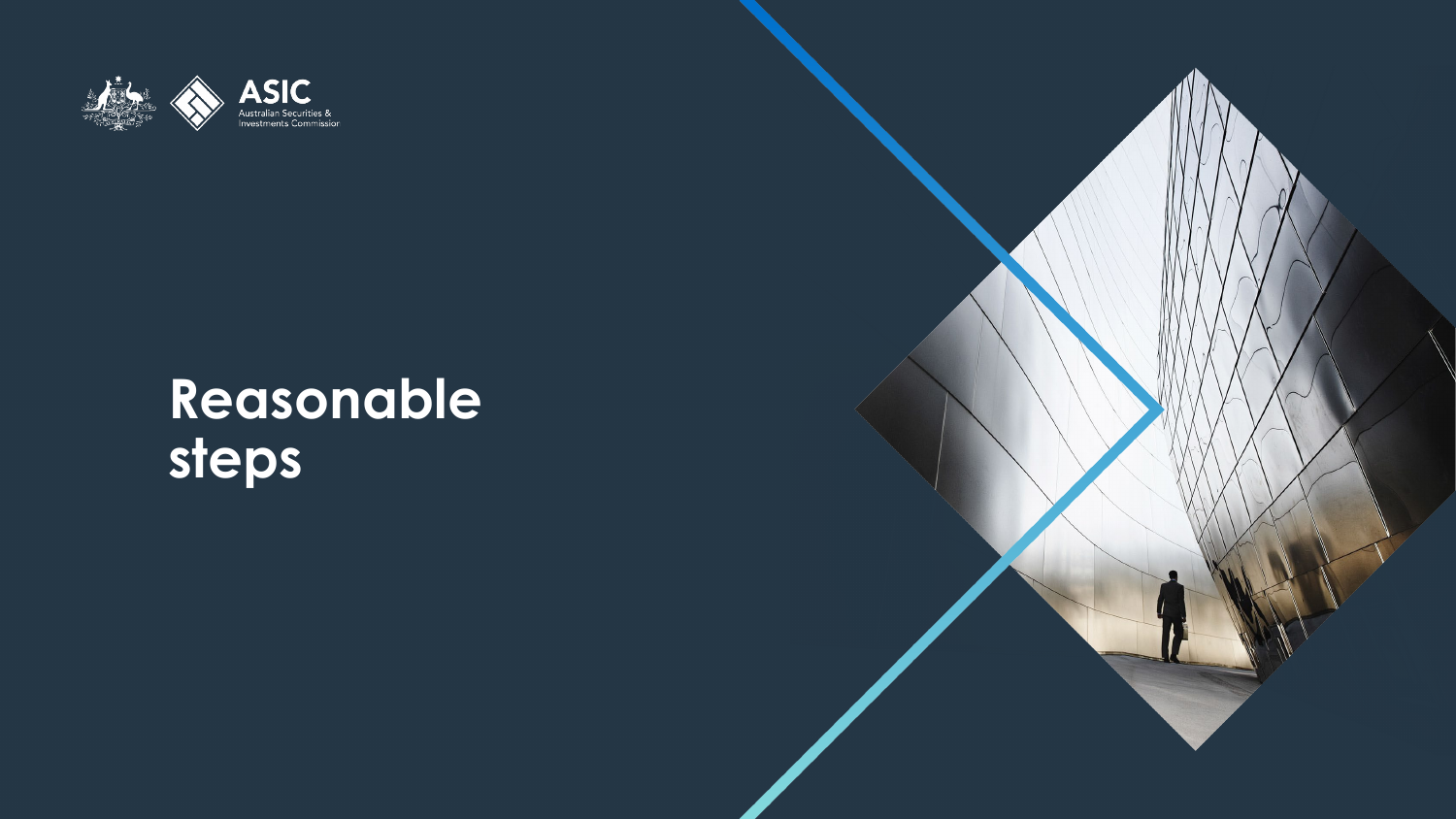#### **Reasonable steps obligation**

- Issuers must **take reasonable steps** that will, or are reasonably likely to, result in distribution being consistent with the TMD, unless personal advice has been provided.
- It does not **automatically follow** that, because a client terminates their advice relationship, trustees must restrict investment switches and/ or available investments.
- What are reasonable steps will depend on the circumstances and should be **determined objectively** i.e. the distributor must meet the standard of behaviour expected of a reasonable person in their position that is offering the same product and subject to the same legal obligations.
- There is **no requirement** that reasonable steps be consistent across distribution channels.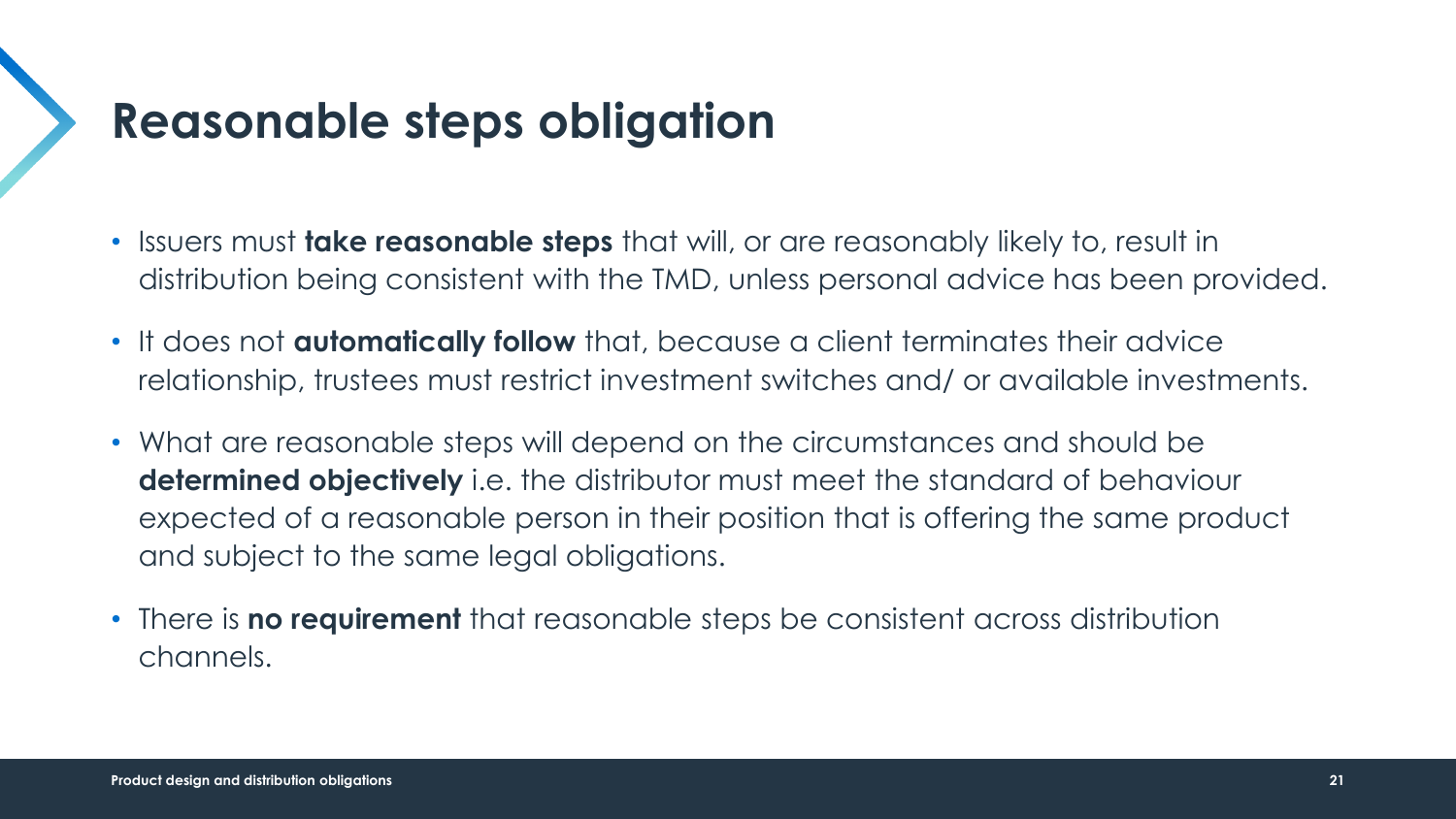

#### **Target Market Determinations**

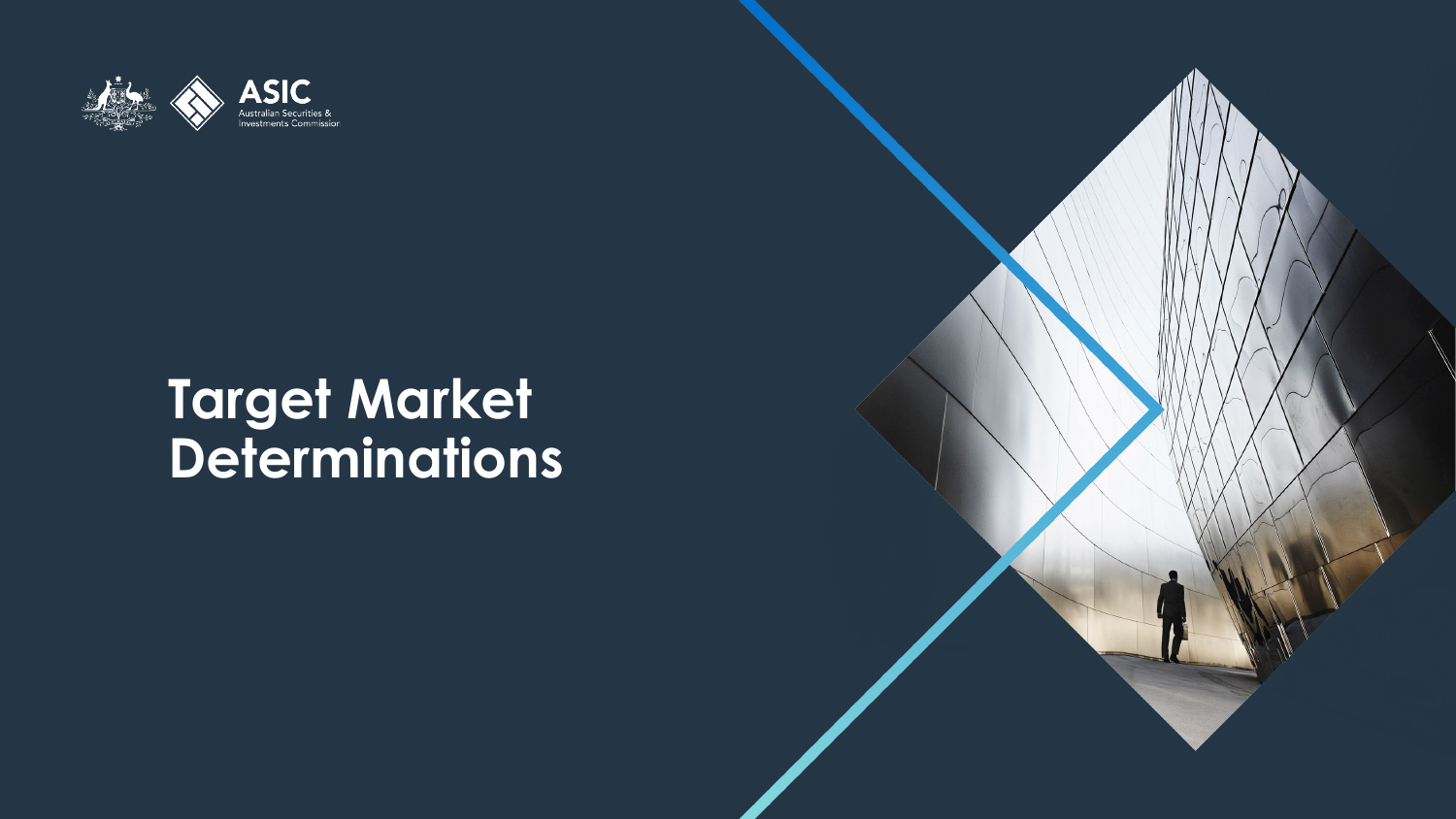#### **Target Market Determination (TMD)**

- A TMD must be made at the **product level**.
- A trustee may elect to **make a TMD for an investment option**
- If investment options are likely to be consistent with the likely objectives, financial situation and needs of different groups of members, the TMD for the product should:
	- **describe multiple sub-markets** in relation to investment options or groups of investment options offered, as well as describing the target market for the product taken as a whole; and
	- **specify distribution conditions** in relation to the investment options or groups of investment options offered, as well as describing distribution conditions for the product as a whole.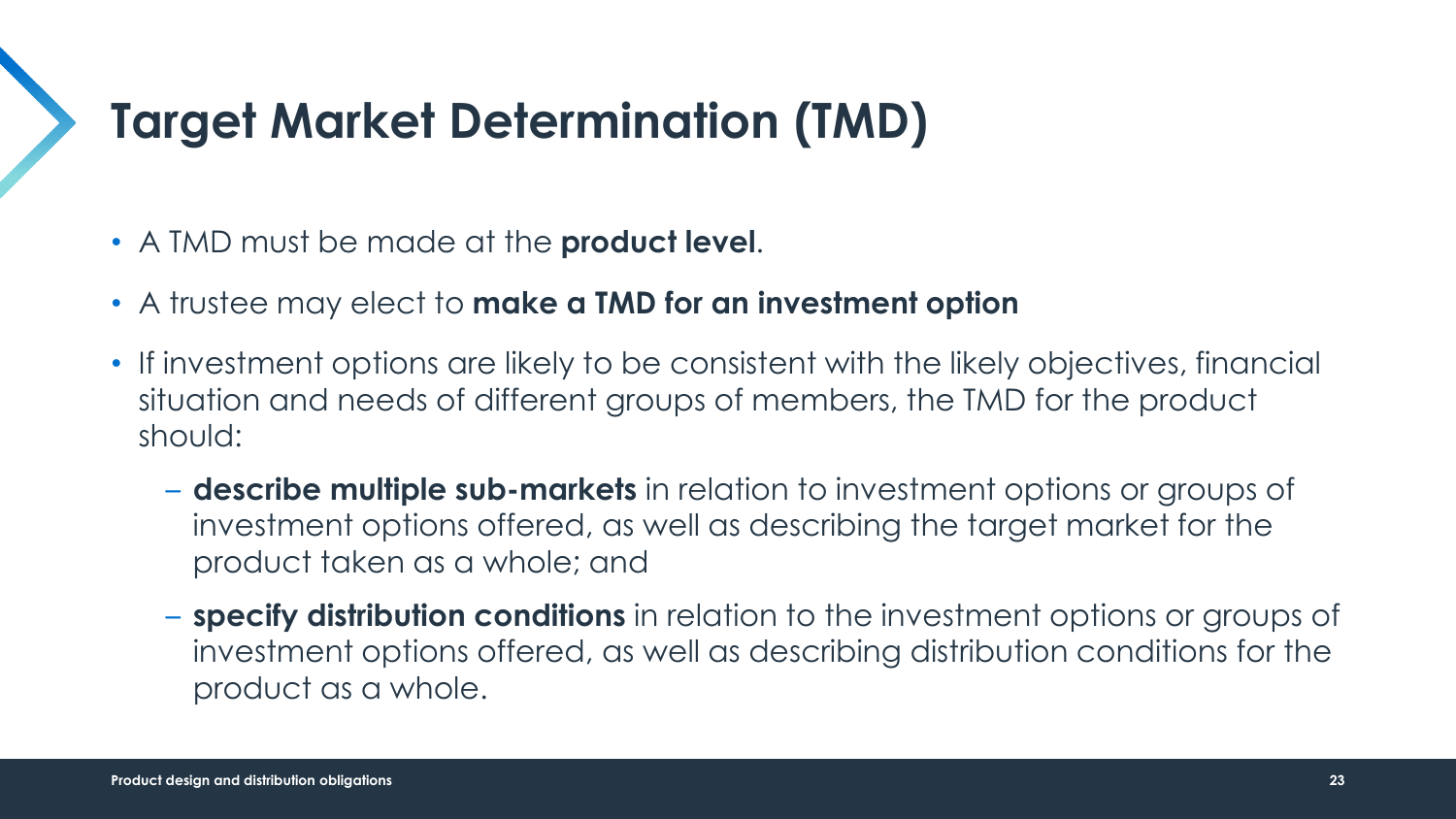## **Making assumptions**

- The TMD must **describe** the class of consumers that comprise the target market for the product: see s994B(5)(b)
- Issuers need to **implement effective arrangements** that are likely to direct distribution of the product to the target market.
- Provided they are **reasonable** in the circumstances, issuers may rely upon assumptions:
	- about likely objectives, financial situation and needs of a consumer when determining if they are in the target market; and
	- in their assessment of factors relevant to whether a significant dealing has occurred.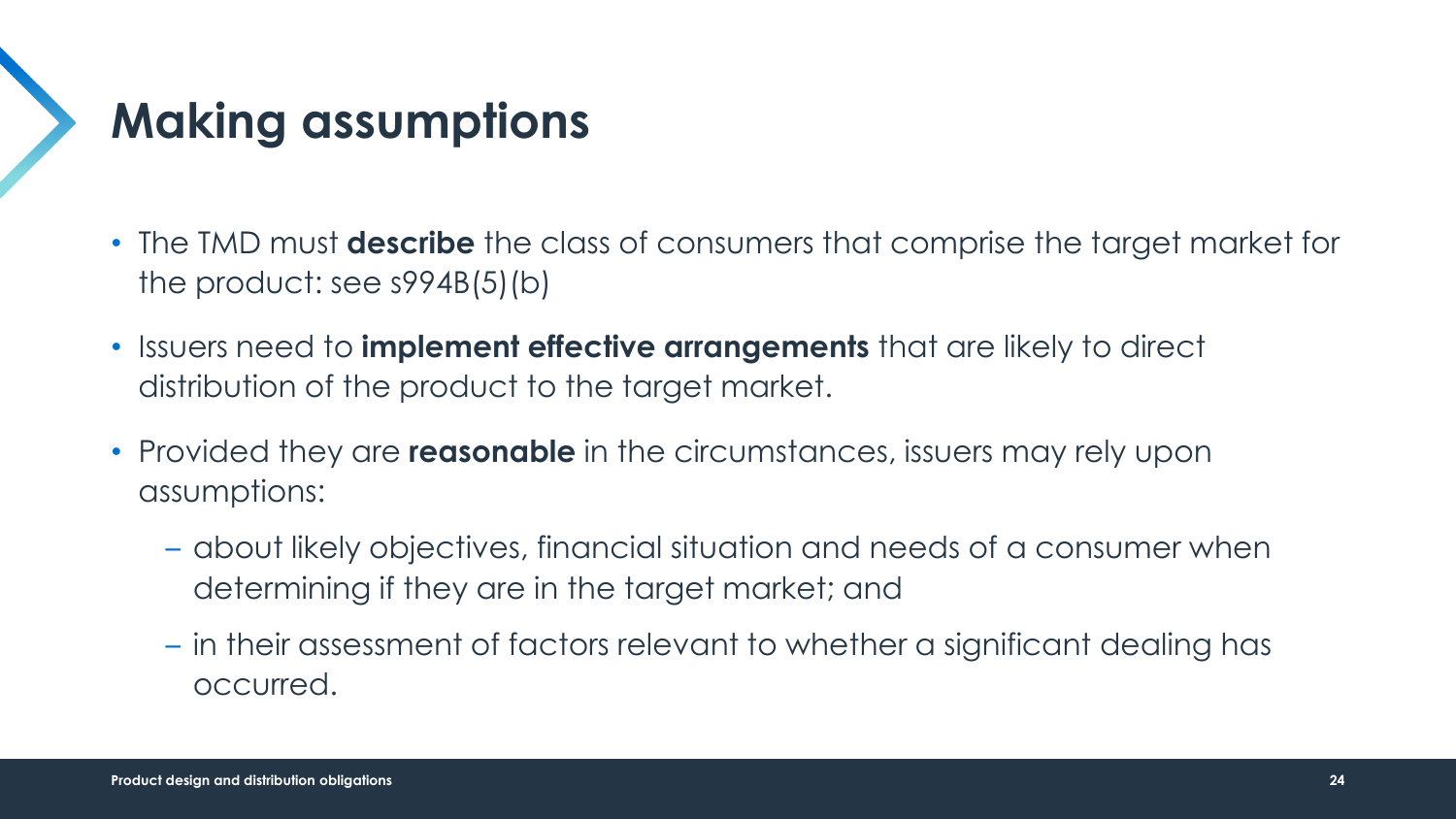

### **Review of the TMD**